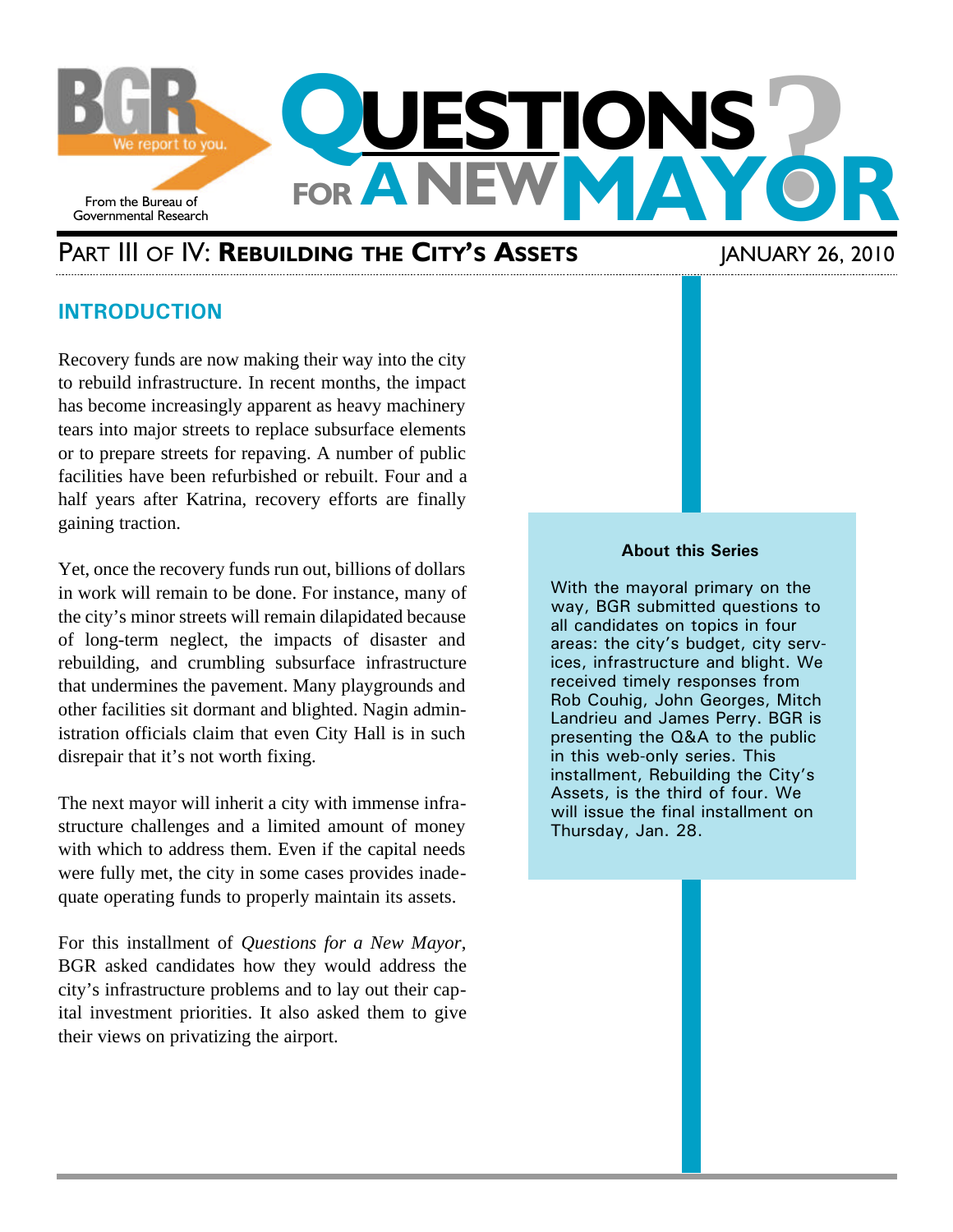**Question 1: Between the city's sewer, water, drainage and street infrastructure, New Orleans faces billions of dollars in needed repairs. These systems are interconnected, with the failure of subsurface infrastructure contributing to the deterioration of streets, for instance. What is your plan for dealing with the city's profound infrastructure woes? Where would the money come from?**

Rob

infrastructure needs. Bad roads and leaking pipes kill jobs and undermine quality of life. Mitch<br> **LANDR**<br>
Bad roads a<br>
kill jobs<br>
quality of li<br>
The streets<br>
are in deplements<br>
In the shore **Mitch LANDRIEU**

New Orleans faces critical

The streets of New Orleans are in deplorable condition. In the short term, we must immediately fill potholes to make streets safe for traffic. In the long term, we need to take a holistic approach and repair our city's damaged water systems. The water lost from broken pipes and sitting water that accumulates during storms contributes to crumbling streets.

I strongly support the Complete Streets Work Group created during the 2009 legislative session. The interagency group is seeking ways to retrofit old streets with bike lanes, wheelchair-accessible sidewalks and pedestrian crossing lights. I also believe that public transit should be wheelchair-accessible.

I will perform a full review of current and planned projects, identifying the gap between what needs to be done and the resources we have.

New Orleans taxpayers will never be able to generate enough revenue to fix the infrastructure problems so the city needs to aggressively pursue federal funds. Money for shovel-ready projects is available through the federal stimulus act. As mayor, I will aggressively pursue these untapped funds and reexamine our rebuilding program to achieve efficiencies.

Implementing a comprehensive infrastructure development plan will be a James **PERRY**

priority for my administration. Within 100 days, I will introduce an Executive Order to establish a  $21<sup>st</sup>$  Century pavement management system. It will require a central infrastructure database and a comprehensive street network inventory and a condition survey. Coordination of city services and departments will be a hallmark of my administration. Our plan will ensure that there is coordination between city departments so that pavement management is linked to subsurface infrastructure development, communications and energy utilities, traffic and transportation improvements, and economic development initiatives. Utility companies and city departments must communicate long term construction plans to the city, and Public Works must be given the manpower to monitor and enforce updated excavation rules and fees. I will develop a transitoriented infrastructure plan that utilizes public transportation to connect neighborhoods, promote community development, and support economic growth. We will fund these improvements through efficient collection of tax revenue and fines, and by working aggressively to secure federal funding such as the FTA's New Starts program for transportation infrastructure. We will work creatively, using public-private partnerships, to leverage existing recovery and economic development dollars for infrastructure improvements. James<br>
PERRY<br>
priority for<br>
priority for<br>
to establish<br>
pavement r<br>
tem. It will<br>
infrastructure<br>
comprehens

I will work to combine the sewer, water, drainage and street infra-**COUHIG**

structure projects by insisting on cooperation between the city and the various agencies. We will also have a fully formed plan so that the public will be able to comment and be able to see how their money is spent. Experts will be appointed to various commissions rather than political friends. We will use the money that we presently have to deal with the infrastructure. Rob<br>COUHIC<br>structure pi<br>ing on coop<br>the computer<br>a fully form<br>the public<br>comment a<br>how their

John **GEORGES**

I would work with qualified experts, including

industry professionals, to develop a Master Plan for Infrastructure and a Master Pavement Management Plan so projects are not completed piecemeal but with a bigger picture in mind. I would ensure that we are not leaving available funding on the table and will work with state and federal agencies to tap every available dollar for roads, drainage, bridges, and other infrastructure projects. The funds would come from the State and Federal Government. John<br>
GEORG<br>
industry p<br>
develop a<br>
Infrastructure<br>
so projects<br>
ed pieceme<br>
ger picture<br>
ensure that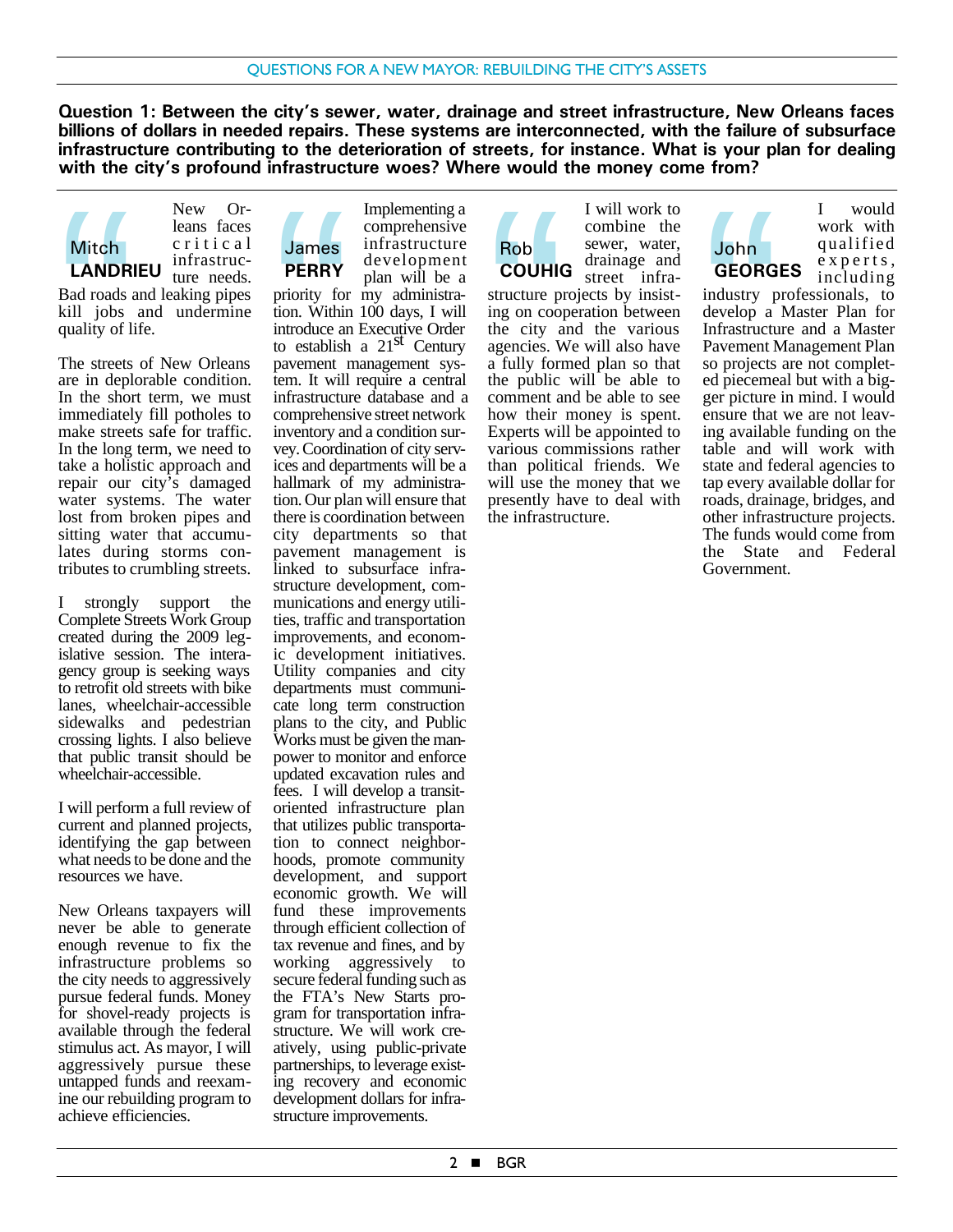**Question 2: The mayor plays a major role on the Sewerage & Water Board, as a member and through appointments to the board. What will you do to address the immense financial challenges that agency faces? Be specific.**



The New Orleans Sewerage & Water Board

holds great responsibility for sustaining water, sewerage and drainage systems, and it faces financial and organizational challenges as post-Katrina rebuilding efforts continue. Mitch<br>
LANDRI<br>
holds great<br>
sustaining<br>
and drainag<br>
faces financ<br>
Katrina re<br>
continue.

Serving as president of this body, and holding authority to appoint most of its members, I will give close attention to long- and short-term infrastructure needs, working closely with the Federal Emergency Management Agency, Army Corps of Engineers and other agencies that control resources critical to infrastructure repair. As I consider appointments to the board, I will seek a balance between community advocates and individuals who are experts in fields relevant to the S&WB's mission. I will work with the S&WB board and federal agencies to find solutions to the large, but not insurmountable financial problems facing the S&WB.

In making appointments to the Board I will be guided by the impor-James **PERRY**

tance of Board members with professional expertise, as well as necessity in developing a Board that represents the diversity of our community. My appointments to this extraordinarily important Board will be guided by the need for the most capable leadership, not by patronage politics. The U.S. Army Corp of Engineers was not immune from its liability for work on the MRGO because it was not a flood control project, but a navigation channel project. The pioneering vision of Judge Duvall opens the door for a renewed conversation with the Obama administration about the fairness of federal funding to repair and rebuild infrastructure which was so badly damaged by flooding during Katrina that resulted from work by federal agencies. Numerous residents were adversely affected by the failure of federal officials to perform their duties adequately. The federal government bears some responsibility for restoring neighborhoods and the damaged infrastructure of our city. I have testified numerous times before Congress in pursuit of federal assistance for New Orleans, and I will continue to advocate for federal funding to repair the extraordinary damage inflicted on our sewerage and water system during Katrina. James<br>
PERRY<br>
tance of I<br>
with profes<br>
as well a<br>
developing<br>
represents<br>
our con<br>
appointments<br>
extracting

#### There will be a public display of the priorities for the expendi-Rob **COUHIG**

ture of monies for the sewerage and water board. First we must take steps to eliminate the waste of water. Second, we must build a system that is responsive to the population base as it exists. Third, we must utilize those resources that are available to us to maximize recoveries of monies owed. Fourth, we need to assist the sewerage and water board to make sure that it is credit worthy in order to bond out any necessary spending. Rob<br>COUHIC<br>ture of mon<br>erage and v<br>we must tal<br>nate the visite Thin<br>the populary is the populary of the populary of the populary of the populary of the populary of the populary of the populary of the populary of the popula



The City needs a new analysis to determine

the exact extent of the problems. If we are to make significant repairs, our citizens will have to pay higher monthly fees for improved city services if we are to make significant repairs to water and sewer lines. Though the federal match for drainage repair projects has increased, federal dollars will provide much of the funding needed. John<br>GEORG<br>the exact explement Figures of the position<br>will have<br>monthly feeling service<br>make significantly water and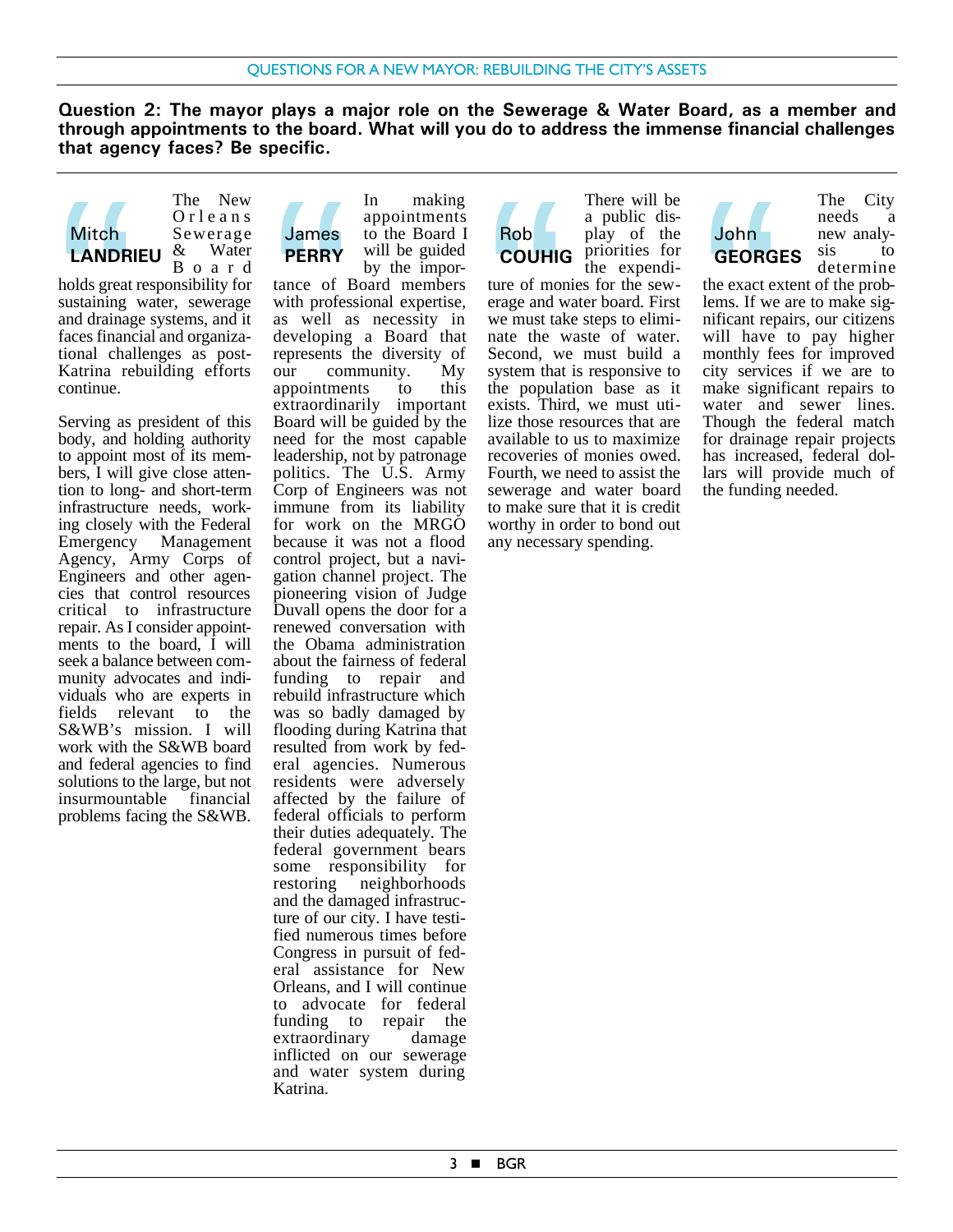## **Question 3: What would be your administration's top five priorities for capital investment and why?**



1. The (LSU /VA) Medical Complex: I<br>will push push

for a state-of-the-art biomedical complex and will work to ensure that the plan moves forward. There has been enough delay in the planning and securing of funding for the new Louisiana State University and Veterans Administration hospitals in lower Mid-City. Mitch<br> **LANDR**<br>
for a state-c<br>
ical comple:<br>
ensure that<br>
forward. T<br>
enough dela<br>
and securin<br>
the new

2. Streets: Everyone knows how bad the streets are. We all rely on them every day, and they must be safe and in good condition.

3. Schools: I believe that rebuilding school infrastructure is fundamental to our success. One of my priorities as mayor will be to secure a lump sum payment from the federal government to rebuild our school facilities. I have already traveled to Washington and met with Obama administration officials about the issue.

4. Port: The port is a key economic engine for the city and region. To remain a world center of trade, New Orleans should cultivate financial support from the federal government and other sources to improve port infrastructure.

5. Sewerage and Water Board (S&WB): The Sewerage and Water Board faces large financial and organizational challenges as post-Katrina rebuilding efforts continue. Money invested in the overall infrastructure responsibilities of the S&WB will pay dividends in long-term savings.



tal capital projects that affect the everyday lives of residents.

First, we must invest in streets and sidewalks, which contribute so significantly to the appearance and quality of New Orleans' neighborhoods. We should coordinate the pavement projects of the DPW with the drainage work done by the SWB through a cooperative endeavor agreement. James<br>
PERRY<br>
tal capital<br>
affect the e<br>
residents.<br>
First, we<br>
streets and :<br>
contribute s<br>
the appearance

Second, we must re-invest in our Police and Fire facilities. I will begin by conducting a comprehensive survey of facility needs and prepare a plan for capital improvements.

Third, as we expand NORD to better meet the needs of youth, we must also address the infrastructure demands on parks and recreation centers.

Fourth, our strategic investment in the riverfront can yield significant returns in terms of community and economic development. I will ensure that riverfront development is compatible with and enhances adjacent neighborhoods and economic development projects.

Lastly, City Hall is in need of major investment. I favor the development of a complex for city services. For example, the current location could serve as a site for a public-private development venture through which private partnership could help finance a new city hall.



Water and Drainage Systems.

It is my belief that a city must be livable in order to prosper. In order to be livable we need safe streets, remove blight, and provide those services that one can reasonably expect from a<br>municipality including municipality clean water, drainage and removal of sewerage. Without those things, it is impossible for a city to grow and prosper.

John **GEORGES** I would focus on public buildings (police, fire

stations etc.), streets, community health clinics, sewage and drainage and recreation. These capital improvements would increase public safety, quality of life and economic development. John<br>GEORG<br>stations etc.,<br>mity health<br>and drainage<br>These capit<br>would increase applied<br>development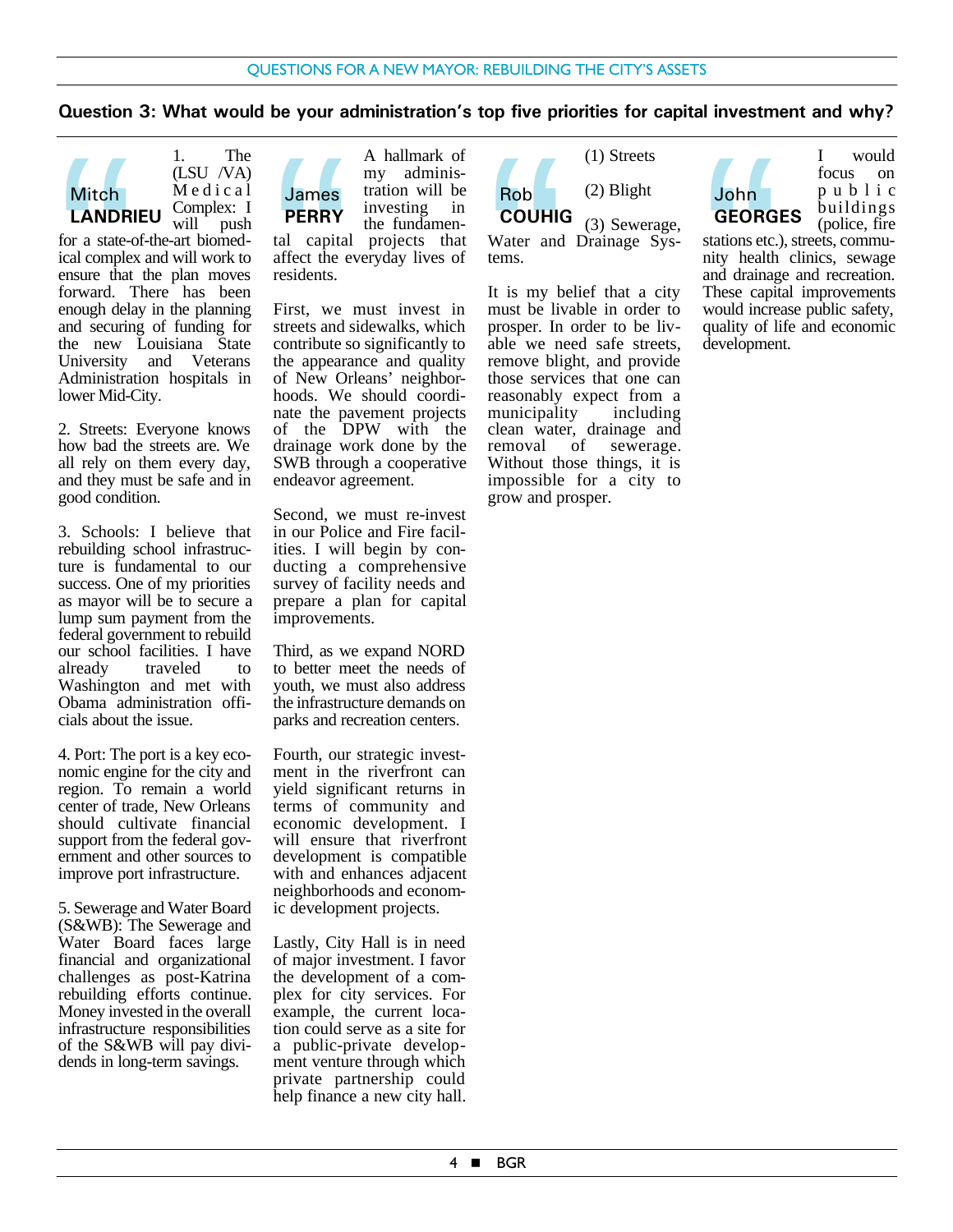**Question 4: What is your position on privatizing the airport? How would you use the proceeds from any sale or long-term lease?**



The most important goal is to ensure that the Louis

Armstrong International Airport maintains an excellent reputation in the travel industry and is an effective engine for economic growth. All options should be considered in accomplishing that goal. Mitch<br> **LANDR**<br>
Armstrong<br>
Airport ma<br>
lent reputat<br>
industry an<br>
engine for example of all options<br>
ered in ac

As Mayor, I will be a strong partner to the Southeast Regional Aviation Authority (SERAA) and Aviation Board in ongoing efforts to improve Louis Armstrong International Airport, whether that means privatizing the airport or maintaining it as a City asset.



Eight years ago, Ray Nagin boldly said with regard to the

airport, "Let's sell that sucker!" Bold proposals are not enough if they are not preceded by thorough research and evaluation. Many assume that privatization is the only course of action, while I favor a more thorough consideration of our alternatives. The state has created a vehicle to study appropriate alternatives for the airport. The Southeast Regional Airport Authority (SERAA) will consider possible expansion of the city's existing airport and runways to accommodate larger airplanes and more traffic. I believe the airport authorities should also evaluate the alternative of a new airport located in New Orleans East, which could bring value to existing neighborhoods and generate an extraordinary economic development opportunity. As Mayor, I will ensure that all three of these alternatives (privatization, expansion, and a new airport) remain on the agenda for fair and thorough evaluation by SERAA. James<br>
PERRY<br>
airport, "Le<br>
er!" Bold p<br>
enough if t<br>
ceded by the<br>
assume that<br>
the only c<br>
while I fay

I am in favor of removing the ownership of the airport Rob **COUHIG**

from New Orleans to either regional or state ownership. I would utilize the revenue from the sale to pay down the bonded indebtedness of the city in order to lessen taxes. I would utilize some part of it to pay for needed infrastructure repairs. Rob<br>COUHIC<br>Orleans to estate<br>sale to pay<br>indebtednes<br>order to<br>would utilize



I am opposed to the privatization of our Airport.

The privatization of US airports has had limited success. Stewart International Airport in New York was privatized but eventually taken over by the Port Authority of NY/NJ. An effort to privatize Chicago Midway fell through due to the collapse of the credit markets in 2008 and 2009. John<br>GEORG<br>The privatiin<br>tess. Stew<br>Airport in<br>privatized<br>taken ove<br>Authority<br>effort to m

One of the benefits of the FAA Privatization Program, which the Airport has applied to be included in, is that the proceeds of the lease (a sale is not permissible under current law) may be used for non-airport purposes including general economic development and infrastructure improvements. Of course airport bonded indebtedness would have to be first paid off from the proceeds of the lease. At some point, the Airport will need another runway parallel to RV 1/10 to relieve anticipated delays which do not exist now but might come with growth in traffic.